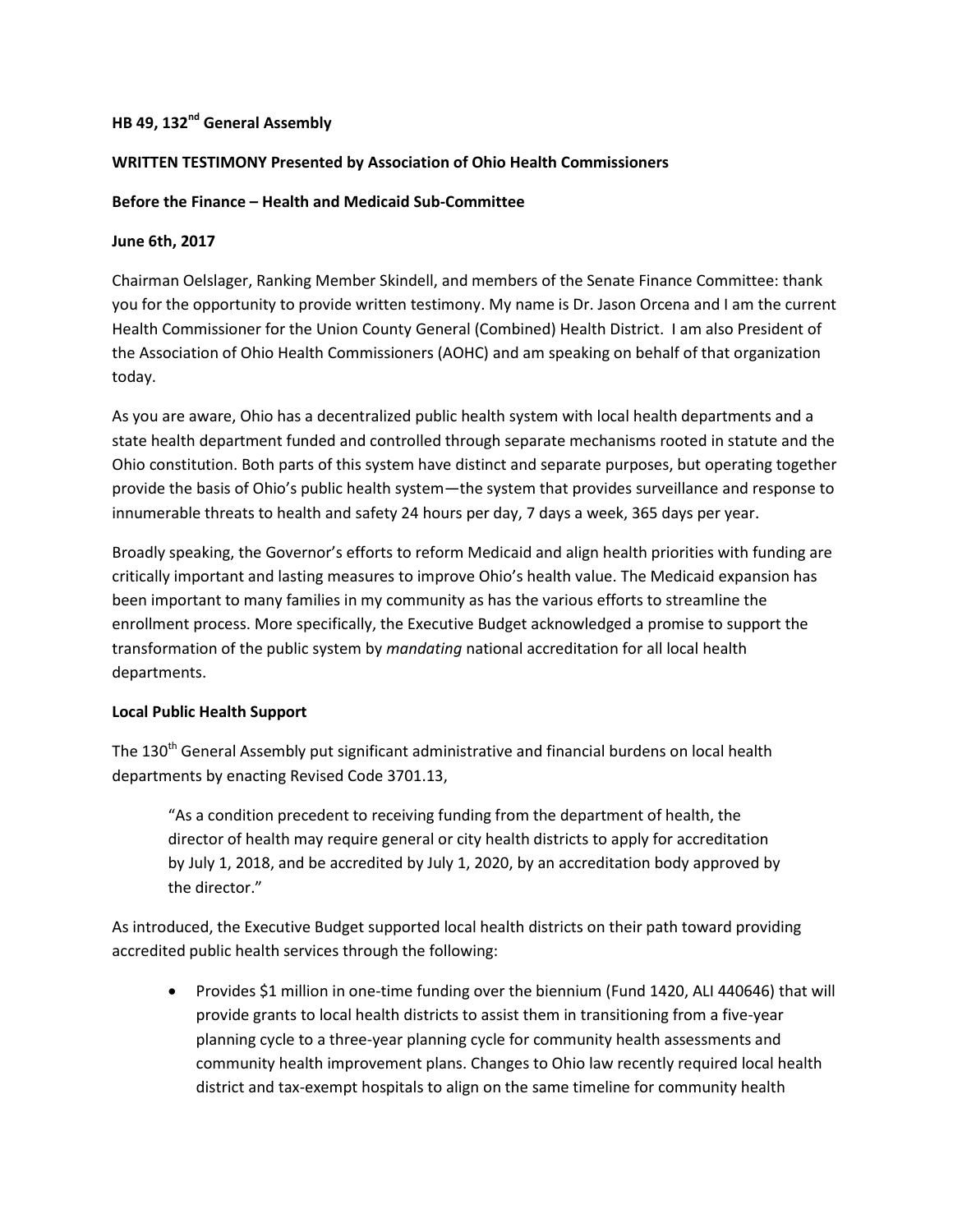assessments and improvement plans beginning in 2020 providing for population health planning in an integrated, meaningful and effective way.

- Provides \$3.5 million in one-time funding over the biennium (Fund 1420, ALI 440646) for accreditation fees, accreditation coordination, and infrastructure costs for local health districts who merge resources in order to gain the necessary scale to provide the quality and level of public health services required by an accredited health district.
- At the Director of Health's discretion, extends the accreditation deadline (currently established in law as July 1, 2020) for local health districts that merge before July 2019.
- In order to remove financial barriers to the merger of local health districts, the Executive Budget authorizes newly merged health districts to propose a joint levy funded by both jurisdictions.
- Increases the state's investment in local public health through a tiered system subsidizing local health districts who obtain accreditation either individually or through a merger with another local health district. This proposal will increase state subsidy in SFY 2018-19 from \$0.188 per capita to \$0.38 for accredited health districts (GRF, ALI 440413).

The amended substitute version of HB 49 that passed the House cut the proposed increased funding to public health activities and accreditation efforts:

- ALI Line 440-413 Local Health Department Support: \$500,000 cut in year 1; \$1 million cut in year 2.
- ALI 1420 440-646 Agency Health Services: \$750,000 cut in each of the two years of the upcoming biennium, from \$4.5 million to \$3.75 million. These are funds intended to support grants to LHDs who must spend additional dollars to move from a 5 year to a 3 year planning cycle as required by changes in statute for the community health assessment to align with the new state mandated schedule.

While our association understands the need for the 1.5% across the board cuts in the budget, these funds were disproportionately targeted and saw upwards of a 40% reduction.

# **Elimination of the Sanitarian Oversight Board**

In addition to the reduction in support, the amended substitute version of HB 49 also included a provision to eliminate the Board of Sanitarian Registration (ORC Section 4736) and transfer that responsibility to Director of Health at the Ohio Department of Health (ODH).

AOHC strongly believes that the responsibility for public health protection should reside in properly educated professionals with specialized expertise, as defined by a board of experts authorized by the state legislature, NOT an individual agency director that changes frequently and oftentimes has no expertise in the field of environmental science.

# **Increase in the state-wide Vital Statistics Fees**